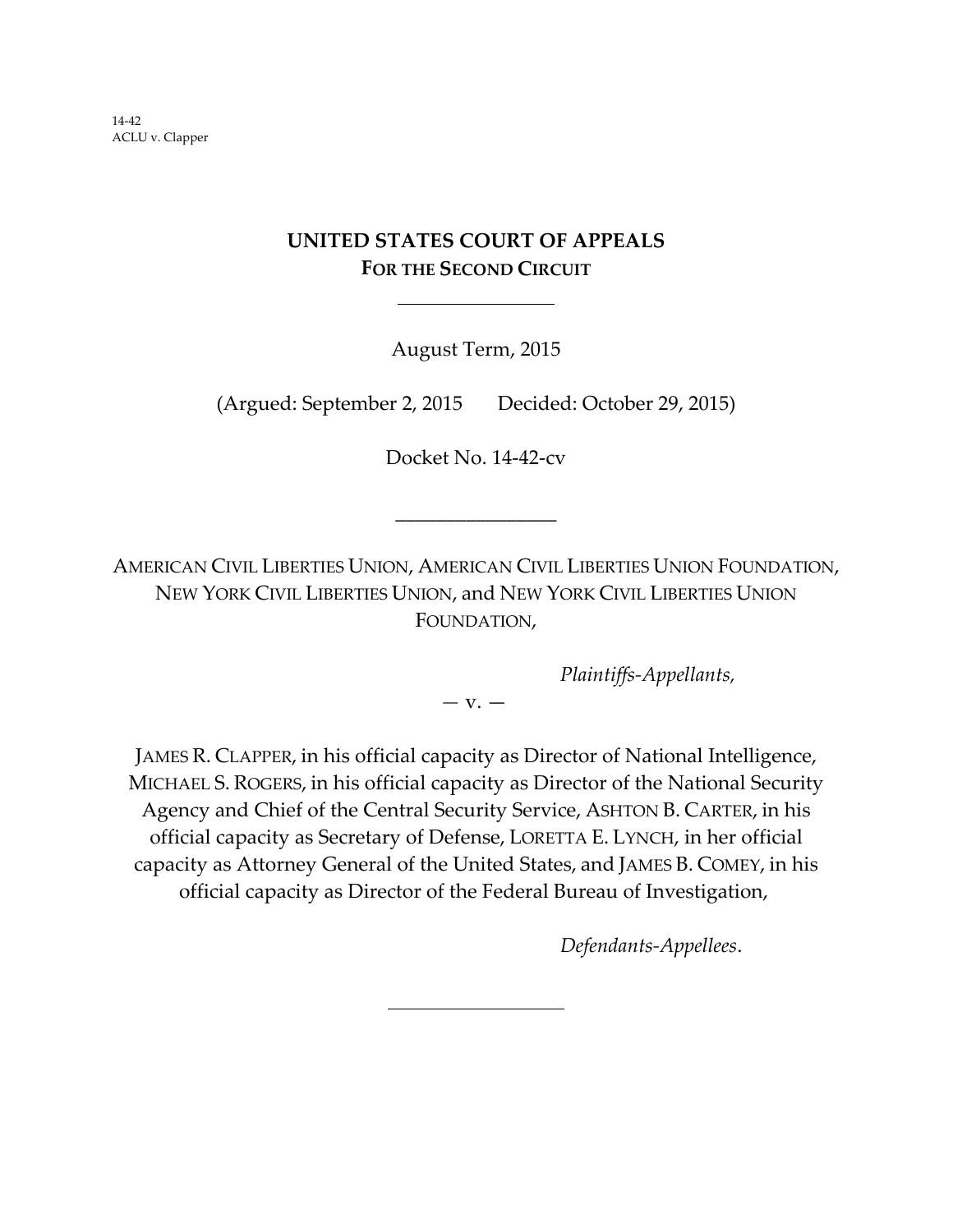B e f o r e:

SACK and LYNCH , *Circuit Judges*, and BRODERICK, *District Judge*. *\**

\_\_\_\_\_\_\_\_\_\_\_\_\_\_\_\_\_\_

Plaintiffs‐appellants American Civil Liberties Union and American Civil Liberties Union Foundation, and New York Civil Liberties Union and New York Civil Liberties Union Foundation, move for a preliminary injunction, requesting various relief. We conclude that Congress intended to authorize the continuation of the bulk telephone metadata collection program for a limited period of 180 days, and decline to reach the constitutional issues for prudential reasons. We therefore DENY the motion for a preliminary injunction and REMAND for further proceedings in the district court.

ALEXANDER ABDO, American Civil Liberties Union Foundation (Jameel Jaffer, Patrick Toomey, American Civil Liberties Union Foundation, New York, NY; Christopher T. Dunn, Arthur N. Eisenburg, New York Civil Liberties Union Foundation, New York, NY, *on the brief*), New York, NY, *for Plaintiffs‐Appellants*.

HENRYC.WHITAKER,United States Department of Justice (Benjamin C. Mizer, Principal Deputy Assistant Attorney General, United States Department of Justice, Washington, DC; Douglas N. Letter, H. Thomas

<sup>\*</sup> The Honorable Vernon S. Broderick, of the United States District Court for the Southern District of New York, sitting by designation.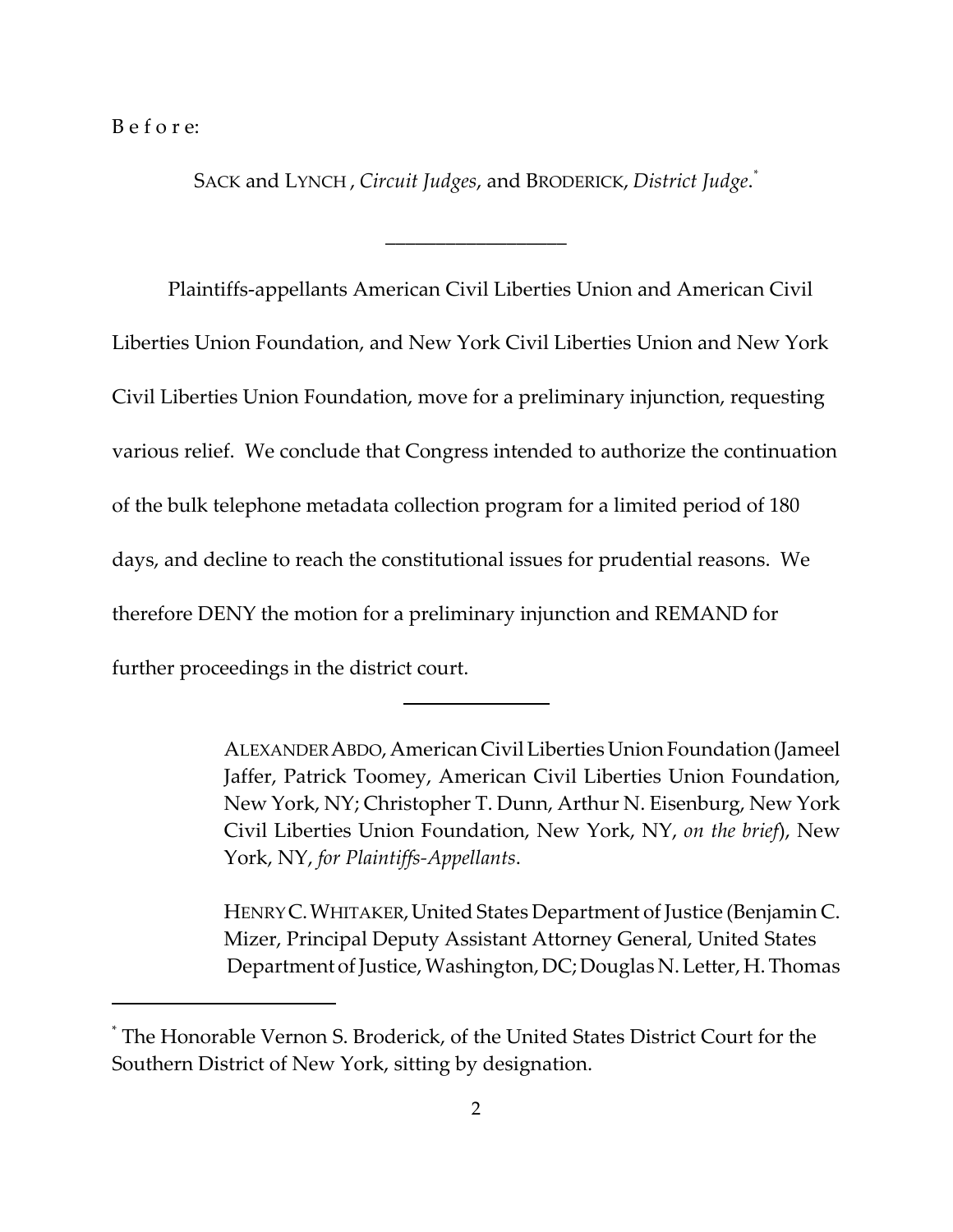Byron III, Civil Division, Appellate Staff, United States Department of Justice, Washington, DC; Preet Bharara, United States Attorney for the Southern District of New York, New York, NY; David S. Jones, John D. Clopper, Benjamin H. Torrance, Assistant United States Attorneys, New York, NY, *on the brief*), Washington, DC, *for Defendants‐Appellees*.

### GERARD E. LYNCH, *Circuit Judge*:

This opinion concerns the effect of the passage of the USA FREEDOM Act ("Freedom Act") on ongoing litigation surrounding the legality of the government's bulk telephone metadata collection program. We addressed the merits in an earlier opinion, <u>ACLU v. Clapper</u>, 785 F.3d 787 (2d Cir. 2015). In that opinion we held that the bulk telephone metadata collection program was not authorized by provisions of the USA PATRIOT Act ("Patriot Act"). Subsequent to that decision, Congress passed the Freedom Act, which effectively put an end to the telephone metadata program and created an alternative program, but provided for a 180‐day transition period. The effect of this transition period is the primary issue before the Court. Appellants move for a preliminary injunction to bar the government, during the pendency of the litigation, from collecting Appellants' call records under the telephone metadata program, to require the government to quarantine all of Appellants' call records already collected under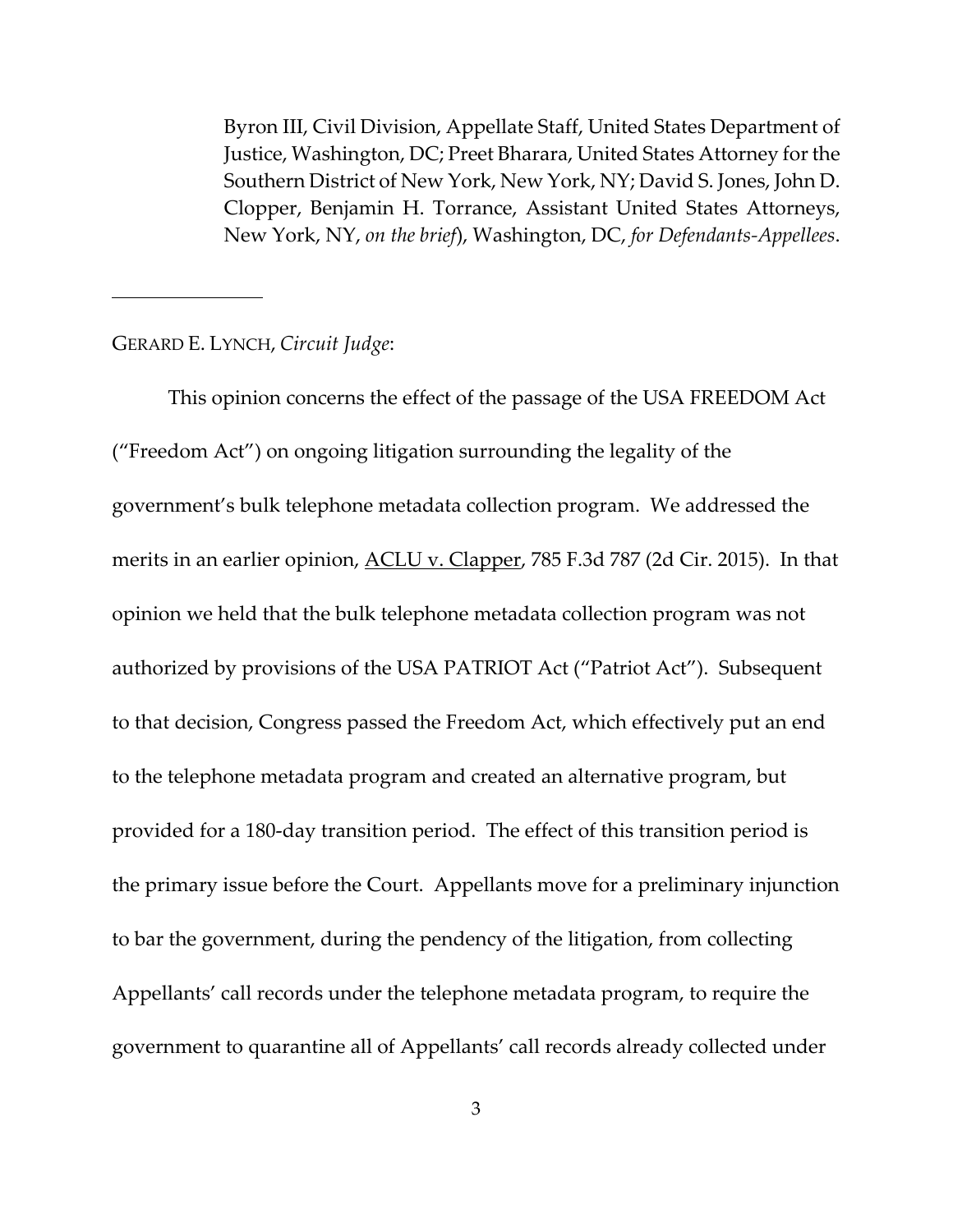the program, and to prohibit the government from querying metadata obtained through the program using any phone number or other identifier associated with them. While we find that Appellants' claims are not moot at this time, we decline to disturb the decision by Congress to provide for a 180‐day transition period to put an orderly end to the telephone metadata program. We therefore deny the motion for a preliminary injunction.

#### **BACKGROUND**

The underlying appeal concerns the legality of the bulk telephone metadata collection program, under which the National Security Agency ("NSA") collects metadata about telephone calls made by and to Americans, and aggregates those metadata into a repository that can later be queried. Telephone metadata does not include the contents of a telephone call, but rather the details *about* the call, such as the length of the call, the phone number from which the call was made, and the phone number at which the call was received – information sometimes referred to as call detail records.

Attention to the issue of bulk surveillance of American citizens by the government has sharply increased among the American public, the courts, and the legislature since Edward Snowden began his highly publicized disclosures of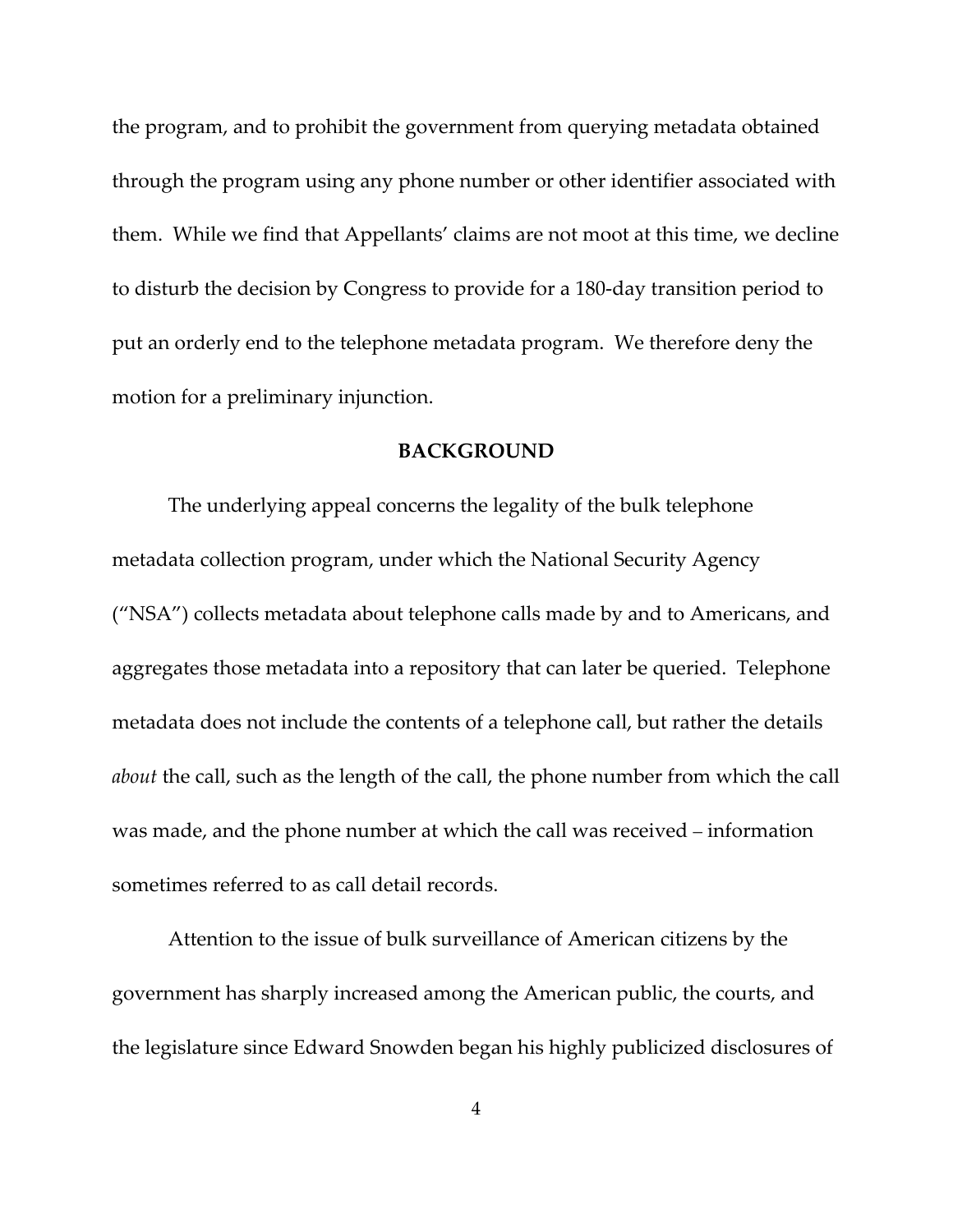confidential information about the program in 2013. Recently, we issued an opinion in this case, finding that the bulk telephone metadata program in use by the NSA was not authorized by § 215 of the USA PATRIOT Act of 2001, Pub. L. No. 107‐56, 115 Stat. 272 (2001), which amended the Foreign Intelligence Surveillance Act of 1978 ("FISA"), Pub. L. No. 95‐511, 92 Stat. 1783 (1978) (codified as amended at 50 U.S.C. §§ 1801 *et seq*.). Shortly thereafter, Congress allowed the Patriot Act to expire, then passed the USA FREEDOM Act of 2015, Pub. L. No. 114‐23, 129 Stat. 268 (2015), which altered § 215 in significant ways.

### **I. Section 215**

In 1978, Congress enacted FISA, comprehensive legislation aimed at curtailing abuses and delineating procedures to be employed in conducting surveillance in foreign intelligence investigations. Congress amended FISA after the terrorist attacks of September 11, 2001, in the Patriot Act.

Section 215 of the Patriot Act allows the director of the FBI or his designee to

make an application for an order requiring the production of any tangible things (including books, records, papers, documents, and other items) for an investigation to obtain foreign intelligence information not concerning a United States person or to protect against international terrorism or clandestine intelligence activities.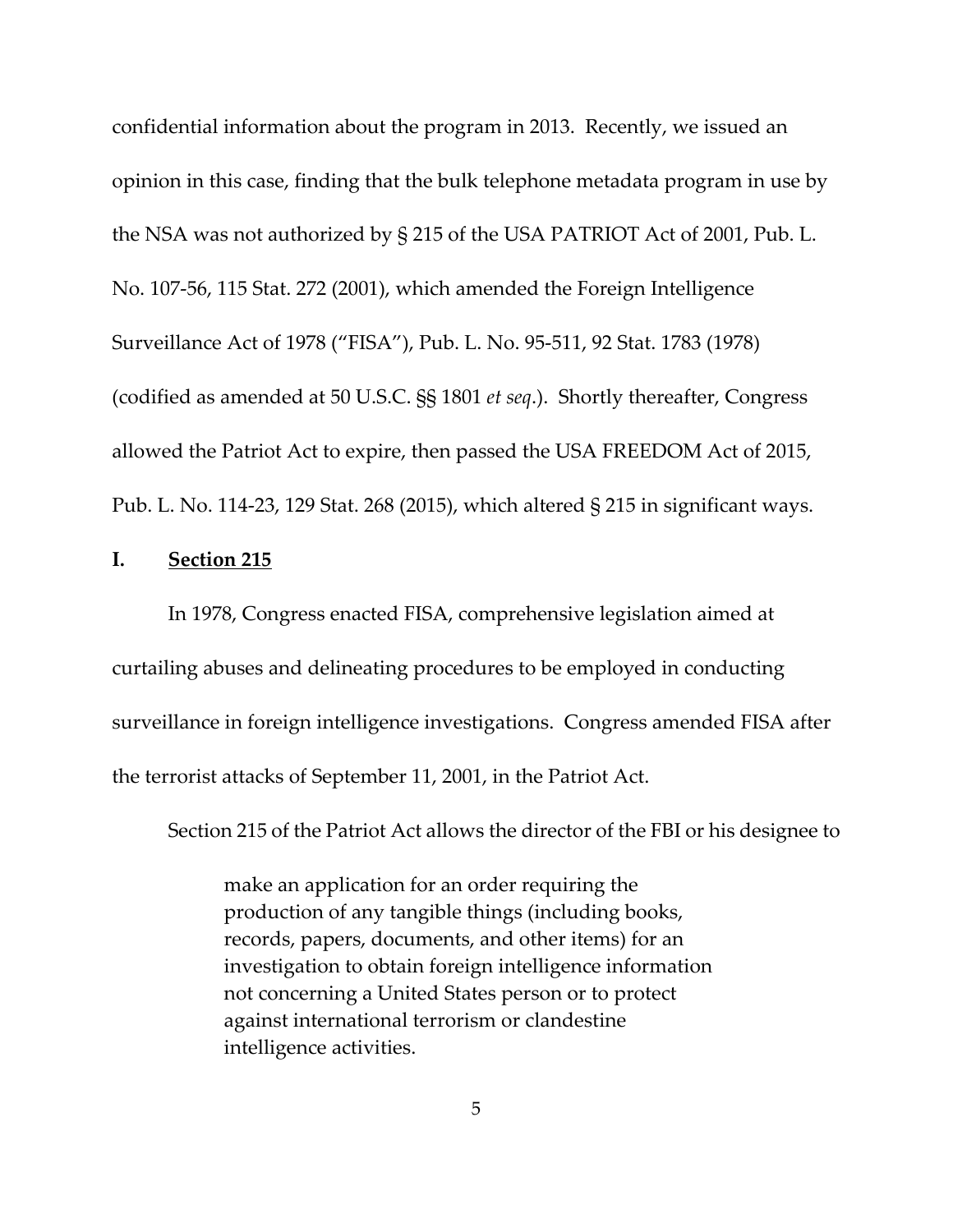50 U.S.C. § 1861(a)(1). In its current form, in effect until November 29, 2015, the

provision requires such an application to include

a statement of facts showing that there are reasonable grounds to believe that the tangible things sought are relevant to an authorized investigation (other than a threat assessment) conducted in accordance with subsection (a)(2) to obtain foreign intelligence information not concerning a United States person or to protect against international terrorism or clandestine intelligence activities.

Id.  $\S 1861(b)(2)(A)$ .

# **II. The May 7 Order**

On June 11, 2013, the appellants in this matter, the American Civil Liberties Union and American Civil Liberties Union Foundation (collectively, "ACLU") and the New York Civil Liberties Union and New York Civil Liberties Union Foundation (collectively, "NYCLU") sued the government officials responsible for administering the telephone metadata program, challenging the program on both statutory and constitutional grounds and seeking declaratory and injunctive relief. Appellants' complaint asked the court to declare that the telephone metadata program exceeded the authority granted by § 215, and also violated the First and Fourth Amendments to the U.S. Constitution. The complaint also asked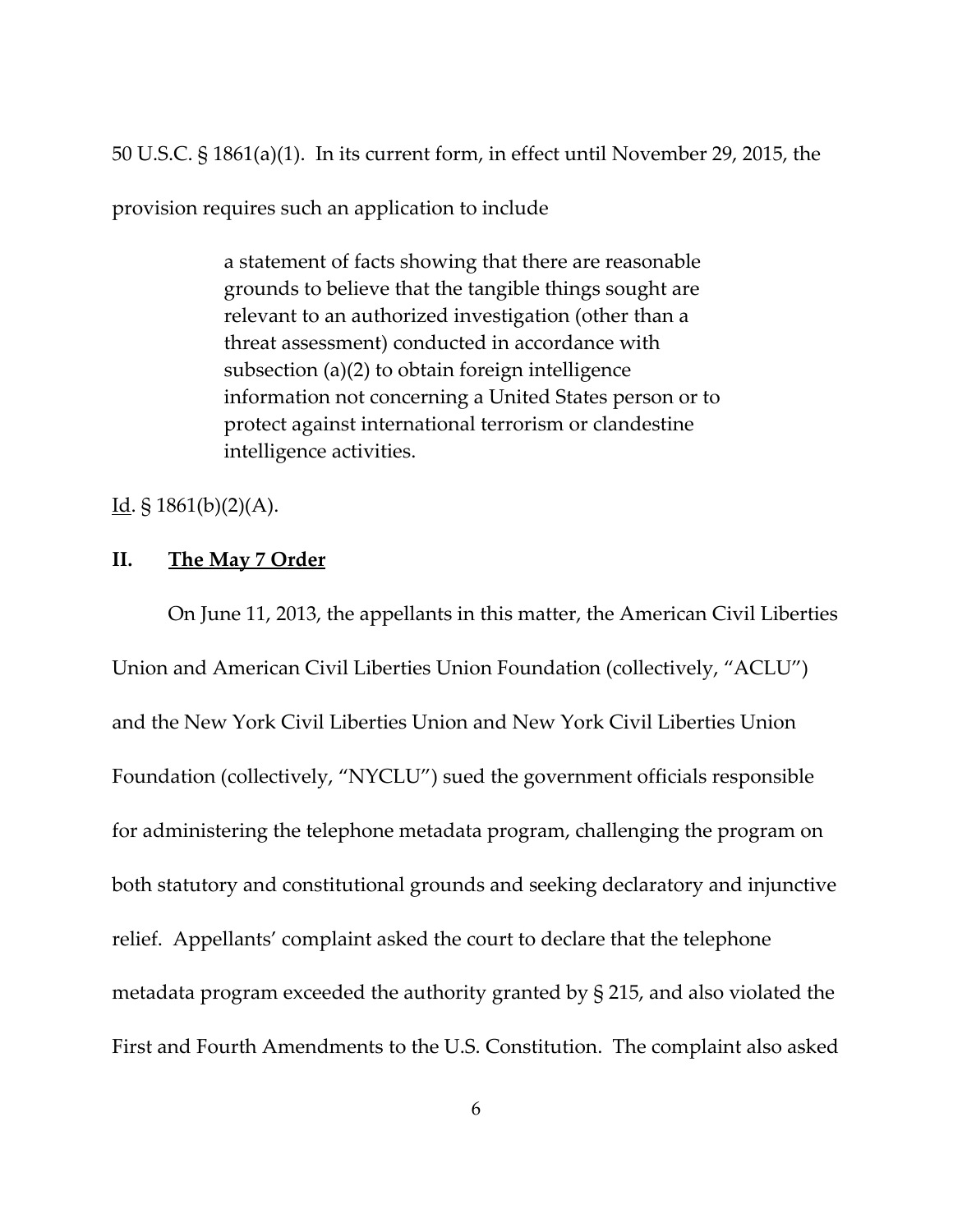the court to permanently enjoin the government from continuing the program, and to order the government to "purge from their possession all of the call records of Plaintiffs' communications" collected in accordance with the program. Complaint at 10, ACLU v. Clapper, No. 1:13‐cv‐03994‐WHP (S.D.N.Y. 2013).

On May 7, 2015, this Court held that § 215 of the Patriot Act did not authorize the bulk telephone metadata program. We reasoned that if Congress had intended to authorize bulk collection of virtually all metadata associated with telephone calls made by and to Americans, it would have done so explicitly. The collection of these call detail records was not "relevant" to authorized counterterrorism investigation by the government under 50 U.S.C. §  $1861(b)(2)(A)$ , and thus, the telephone metadata program exceeded the authority granted by FISA. Clapper, 785 F.3d at 818–19, 826.

#### **III. The USA FREEDOM Act**

Section 215, along with certain other provisions of the Patriot Act, expired on June 1, 2015. See PATRIOT Sunsets Extension Act of 2011, Pub. L. No. 112‐14, 125 Stat. 216 (2011). On June 2, 2015, Congress passed the Freedom Act, which the President has signed into law. The Freedom Act amends § 215 in significant ways.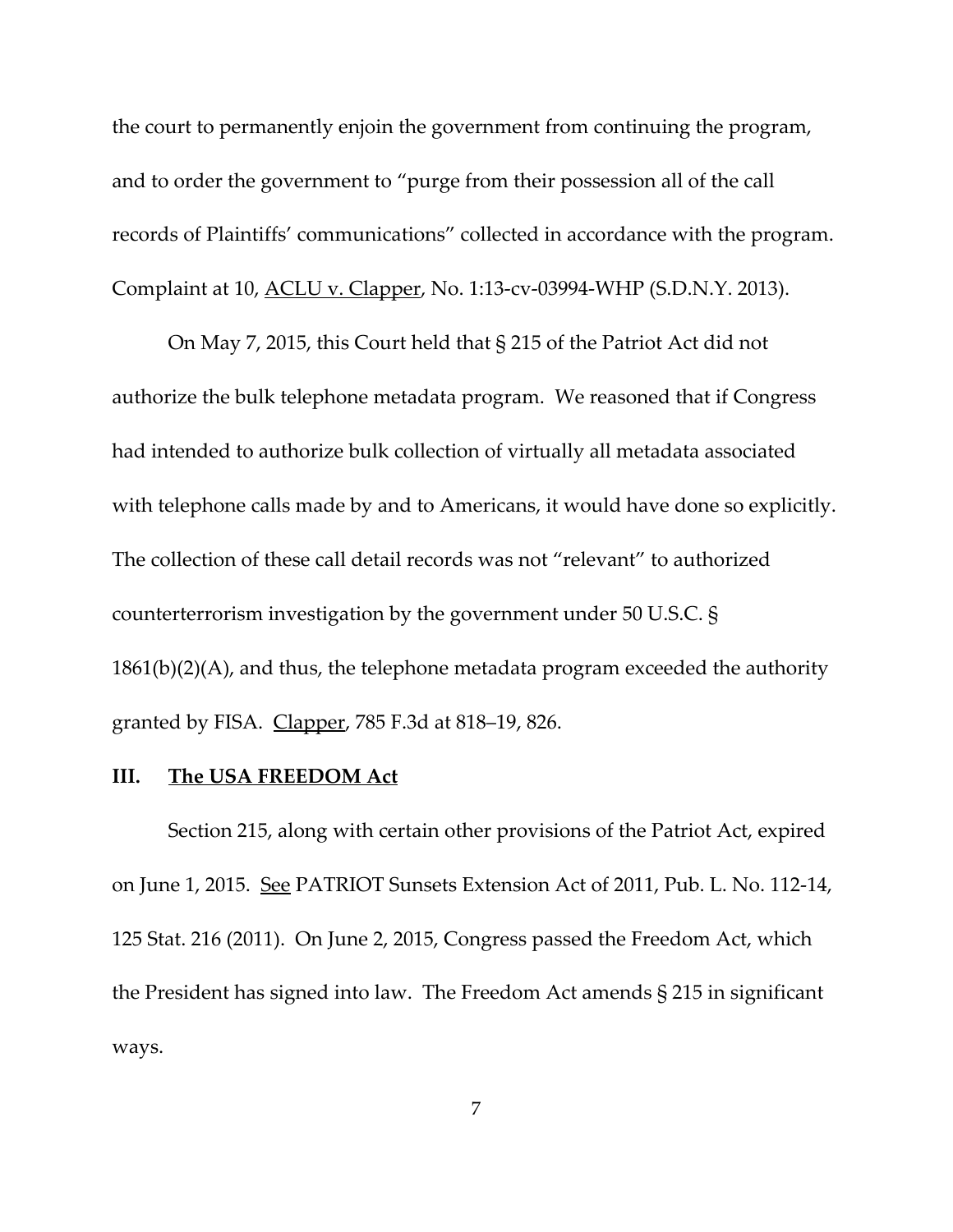The Freedom Act amends § 215 of the Patriot Act to permit the government to collect call detail records under 50 U.S.C. § 1861 only if it meets certain "additional requirements," including a "reasonable, articulable suspicion that such specific selection term is associated with a foreign power . . . or an agent of a foreign power engaged in international terrorism or activities in preparation therefor." USA FREEDOM Act § 101(a)(3). This provision provides for more narrowly tailored and targeted collection of call detail records. Section 101 also requires the government to adopt minimization procedures that "require the prompt destruction" of call detail records produced that it determines are not foreign intelligence information.  $\underline{Id}$ . § 101(b)(3)

Section 103 of the Freedom Act, titled "Prohibition on Bulk Collection of Tangible Things," states that "[n]o order issued under this subsection may authorize the collection of tangible things without the use of a specific selection term" that meets certain requirements. Id. The purpose of § 103 is to "make[] clear that the government may not engage in indiscriminate bulk collection of any tangible thing or any type of record." H.R. Rep. No. 114‐109, pt. 1, at 18 (2015). Section 103 is also intended to "restore meaningful limits to the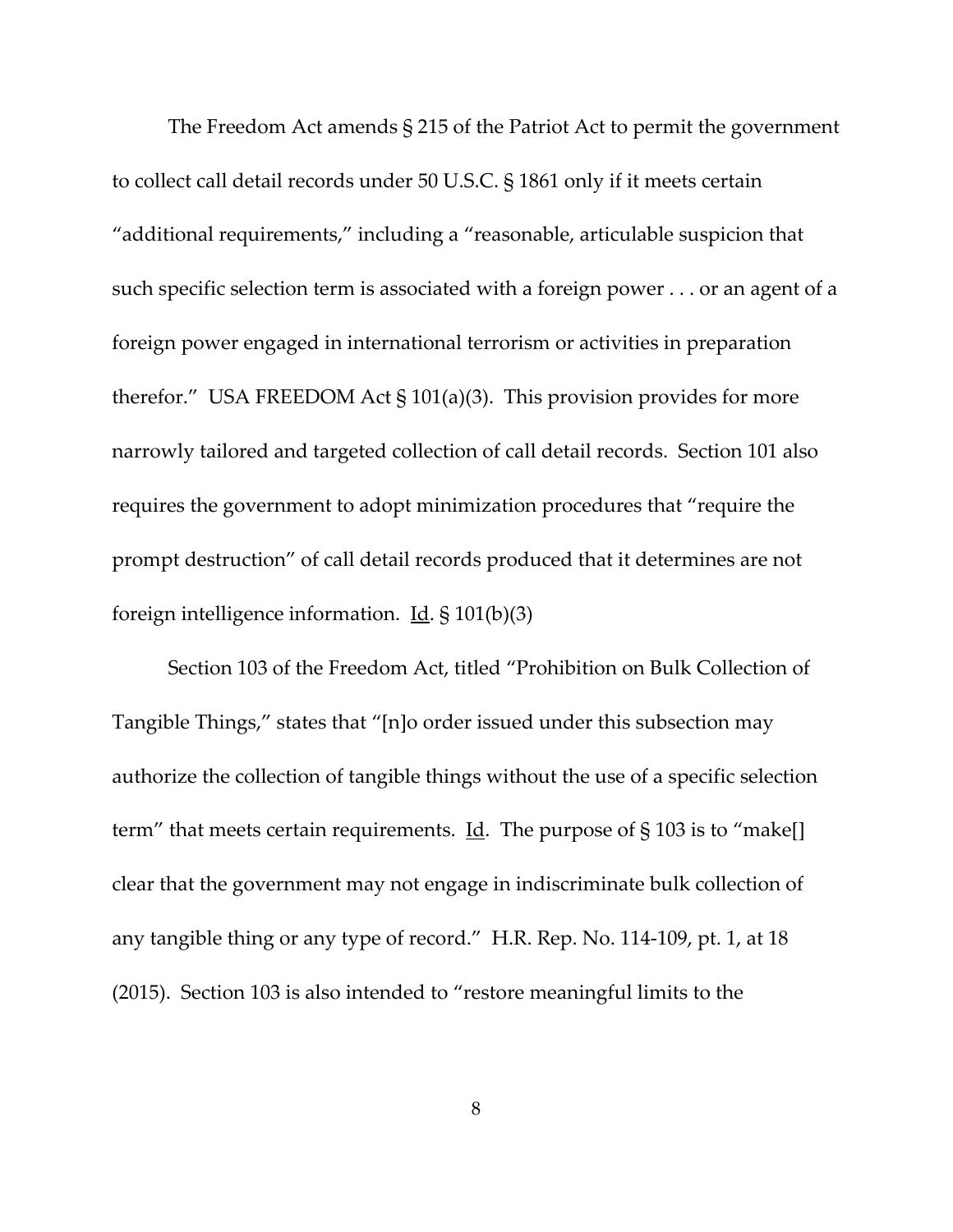'relevance' requirement of Section 501, consistent with the opinion of the U.S. Court of Appeals for the Second Circuit in <u>ACLU v. Clapper.</u>" Id. at 19.

Largely at issue in the present dispute is § 109, titled "Effective Date," which delays the effective date of §§ 101–103 above, sections dealing specifically with the telephone metadata program. Section 109 states, "The amendments made by sections 101 through 103 shall take effect on the date that is 180 days after the date of the enactment of this  $Act."$  Section 109 further states that

> [n]othing in this Act shall be construed to alter or eliminate the authority of the Government to obtain an order under title V of the Foreign Intelligence Surveillance Act of 1978 (50 U.S.C. 1861 et seq.) as in effect prior to the effective date described in subsection (a) during the period ending on such effective date.

#### USA FREEDOM Act § 109.

On the day the Freedom Act was enacted, the government asked the Foreign Intelligence Surveillance Court ("FISC"), which provides judicial oversight of classified intelligence community activities, to allow it to continue the telephone metadata program during the 180‐day transition period, arguing that § 109 constituted an authorization to continue bulk collection during that

<sup>&</sup>lt;sup>1</sup> As the Act was enacted on June 2, 2015, the effective date for  $\S$ § 101–103 became November 29, 2015.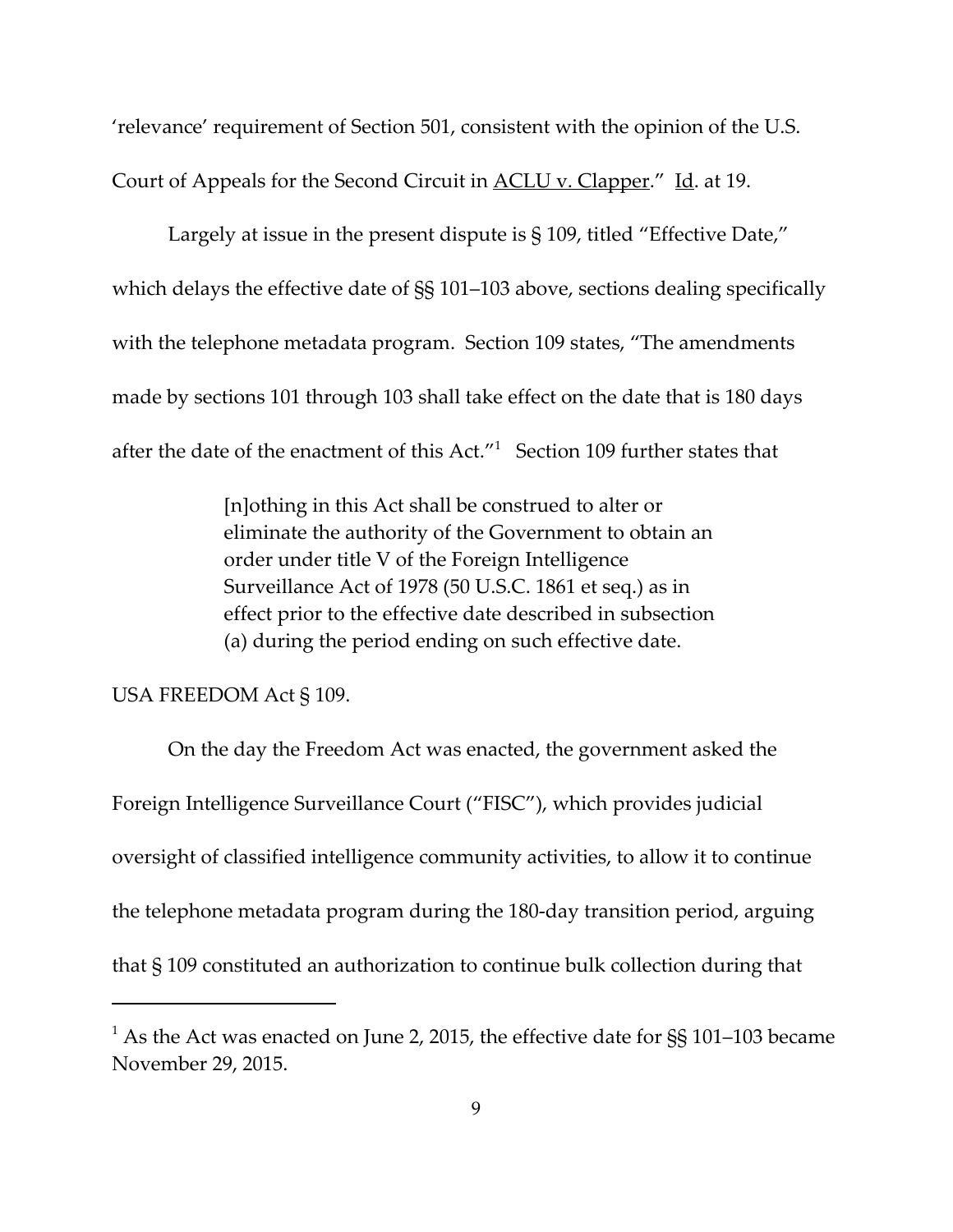period to "allow for the orderly termination" of that collection. See Mem. of Law at 5, In re Application of the FBI for an Order Requiring the Production of Tangible Things, No. BR 15‐75 (FISA Ct. June 2, 2015). On June 29, the FISC granted the June 2 application of the government to continue the bulk data collection for the 180-day period. Opinion & Order, In re Application of the FBI for an Order Requiring the Production of Tangible Things, No. BR 15‐75 (FISA Ct. June 29, 2015).

On June 9, this Court directed the parties to submit supplemental briefs regarding the effect of the Freedom Act on the case, and in particular whether any or all of Appellants' claims had been rendered moot as a result of that legislation. We further ordered that the issuance of the mandate in this action be stayed pending the parties' supplemental briefing. Appellants responded to this order by moving for a preliminary injunction to halt the telephone metadata program, during the pendency of this suit, with regards to themselves, and requesting that the case be remanded to the district court for further consideration and the entry of final relief.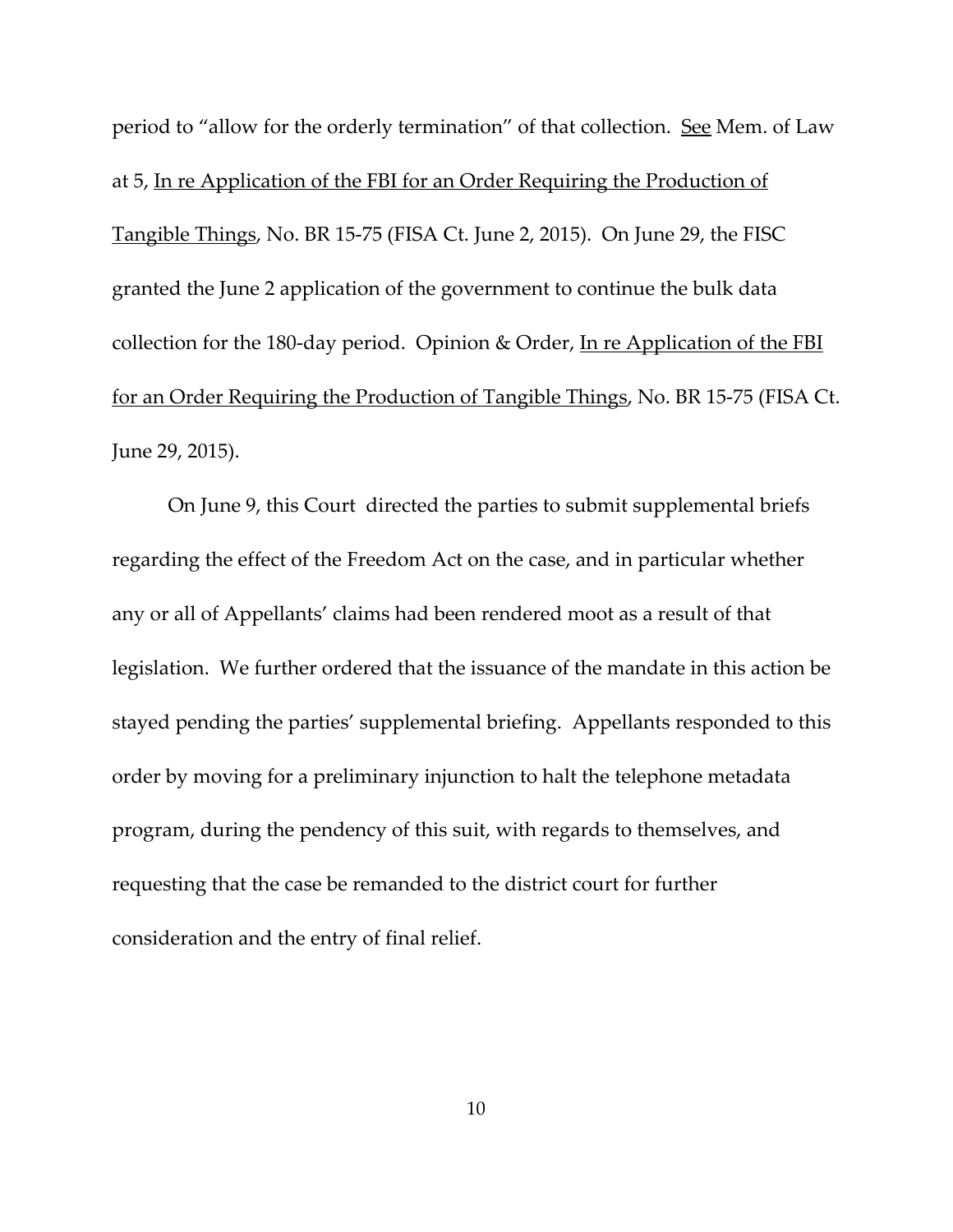#### **DISCUSSION**

## **I. Mootness**

Appellants seek, through a preliminary injunction during the pendency of this suit, to bar the government from collecting Appellants' call records under the telephone metadata program, to require the government to quarantine all of Appellants' call records already collected under the program, and to prohibit the government from querying metadata obtained through the program using any phone number or other identifier associated with them. They also ask the Court to remand the case so that the district court may grant the final relief they seek, to end the bulk telephone metadata program, and purge the records collected unlawfully. These requests assume that their claims are not moot.

First, Appellants ask us to enjoin the government from continuing to collect and query their call detail records during the 180‐day transition period. Appellants argue, and the government concedes, that these claims are not moot, because a decision to grant a preliminary injunction on behalf of the plaintiffs by this Court would have effect, at least until November 29. Therefore, Appellants' request for relief to halt the collection and querying of Appellants' records during the 180‐day transition period is not moot.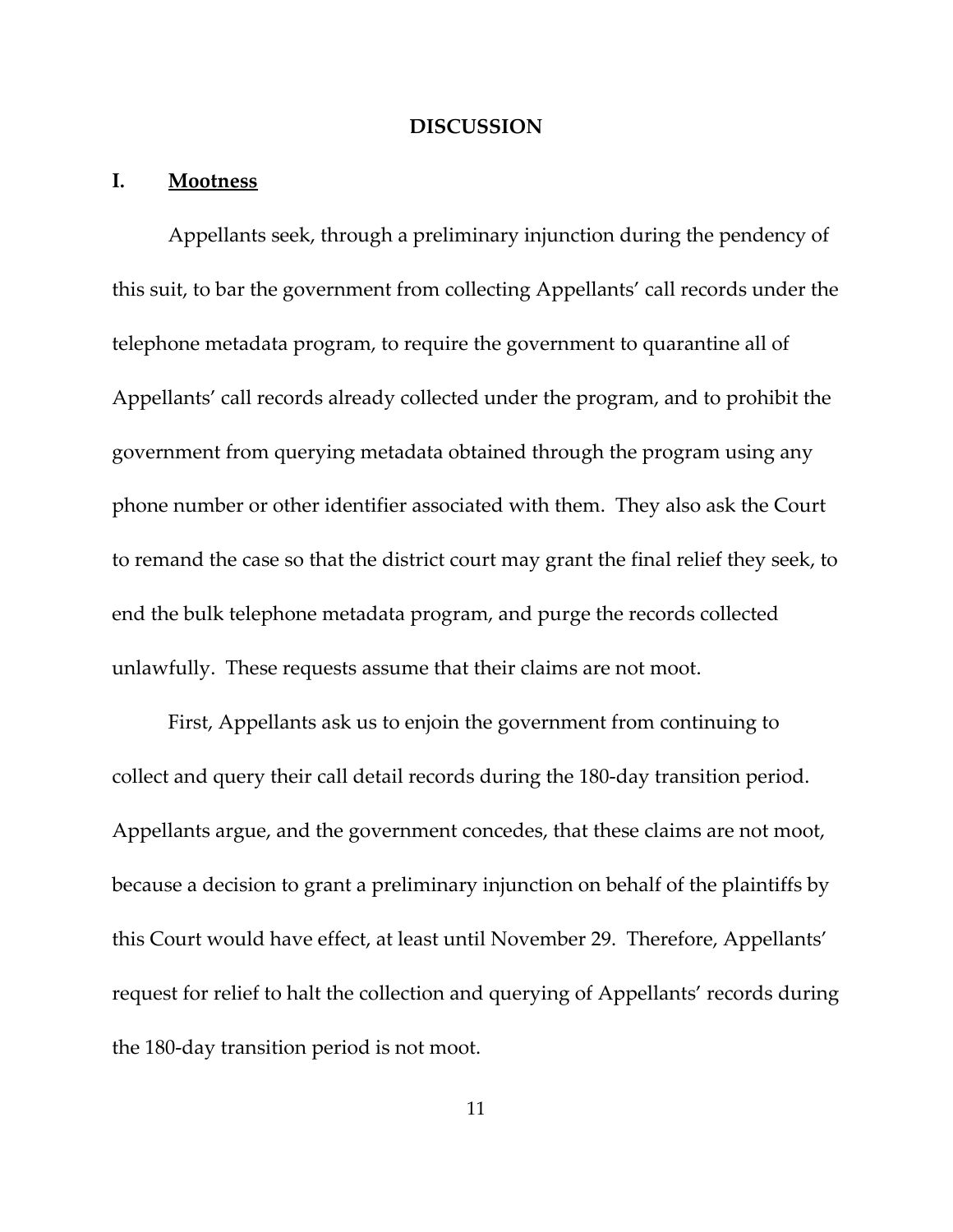Appellants and the government disagree, however, regarding the mootness of the final relief requested after November 29: an injunction that would require the government to end the telephone metadata program and purge records collected unlawfully. Appellants argue that the government intends to retain the records "indefinitely," and are under no outside obligation to purge them, and thus that their claims for relief will not become moot on November 29. The government argues that the claims will be moot on November 29, because the telephone metadata program will cease at that time, and an order enjoining the telephone metadata program will have no effect.

Further, the government notes that the Office of the Director of National Intelligence has announced that the government will not use § 215 data for law enforcement or investigatory purposes after November 29. See Statement by the ODNI on Retention of Data Collected Under Section 215 of the USA PATRIOT Act (July 27, 2015). Additionally, the government states that it will destroy all records as soon as possible after the government's litigation‐preservation obligations end, id., and thus Appellants' requests that their information no longer be queried and that their records be purged will also be moot.

However, Appellants have asked us to remand to the district court for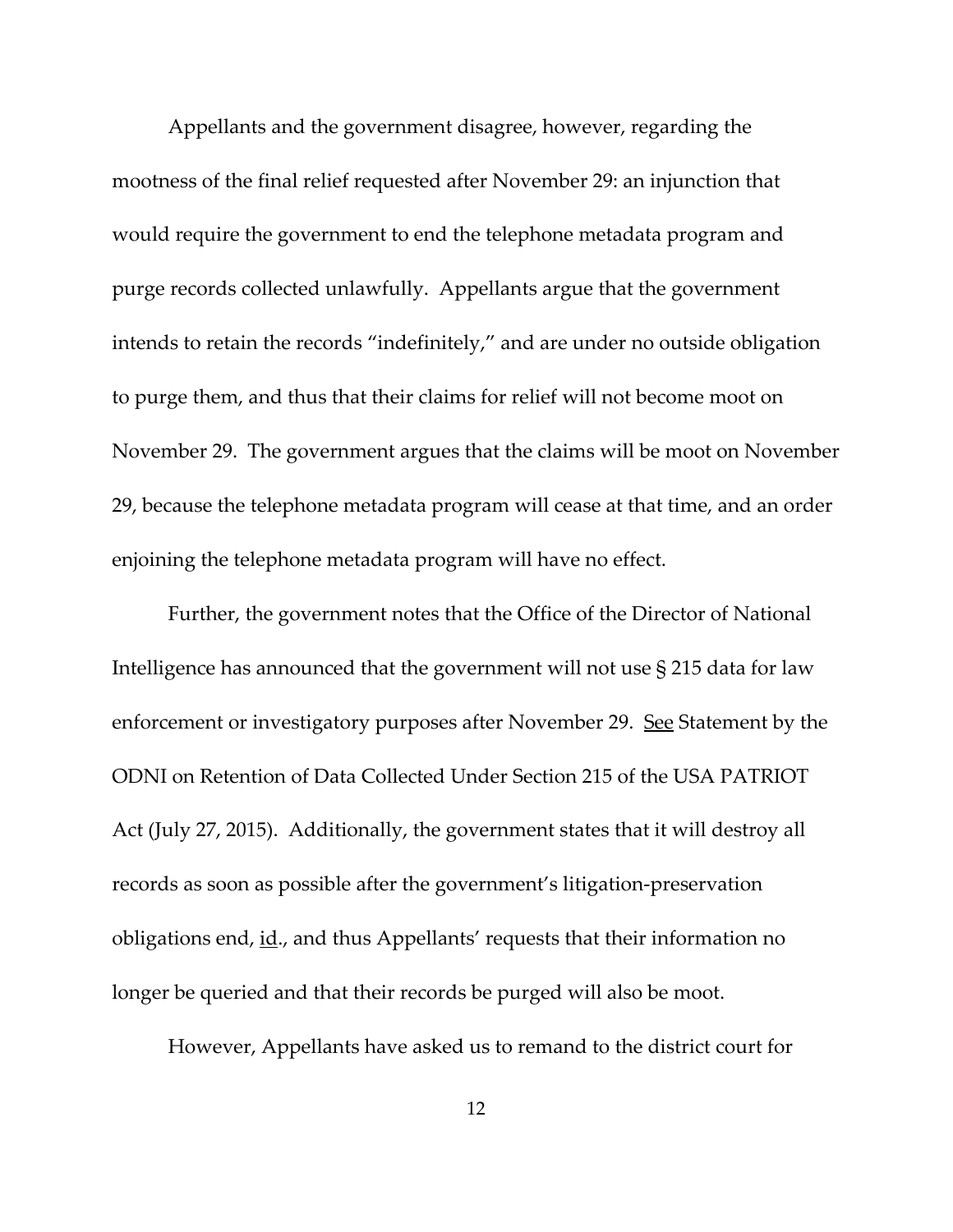consideration of its final relief, and relief after November 29 is not requested under the preliminary injunction. Whether a federal court has the authority to order the government to purge records, and which if any of Appellants' claims become moot on November 29, are questions for the district court. See e.g., Doe v. Gonzalez, 449 F.3d 415, 419 (2d Cir. 2006) (remanding to allow the district court to address constitutional questions in the first instance following legislative revision of the statute at issue); Cf. Lewis v. Continental Bank Corp., 494 U.S. 472, 482 (1990) ("[I]n instances where the mootness is attributable to a change in the legal framework governing the case, and where the plaintiff may have some residual claim under the new framework that was understandably not asserted previously, our practice is to vacate the judgment and remand for further proceedings in which the parties may, if necessary, amend their pleadings or develop the record more fully."). The claims for which Appellants now seek a preliminary injunction are not moot, at least at this time, as the government concedes. We therefore proceed to determine whether Appellants are entitled to such an injunction.

# **II. Preliminary Injunction**

A preliminary injunction is an equitable remedy and an act of discretion by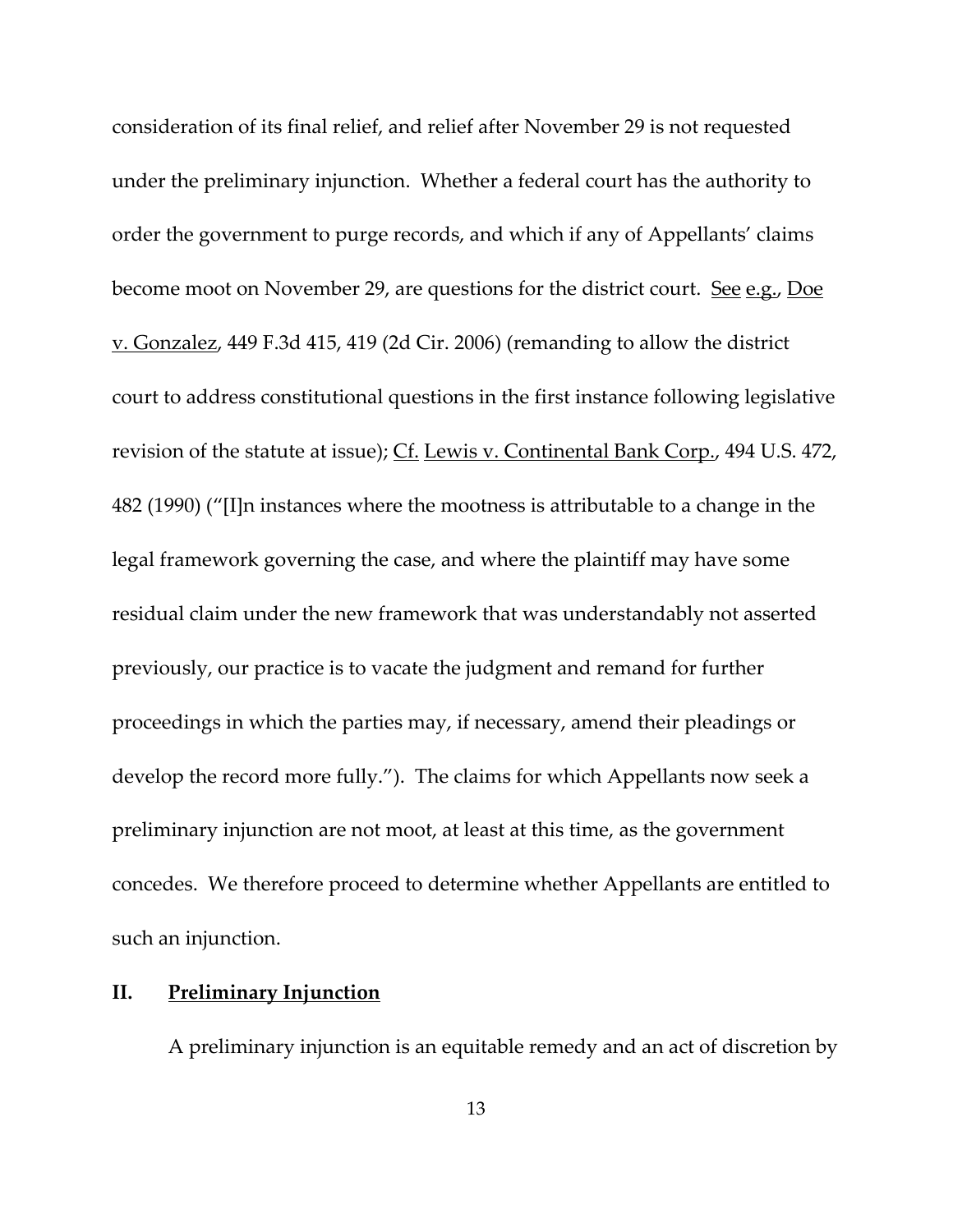the court. A party seeking a preliminary injunction must generally show a likelihood of success on the merits, a likelihood of irreparable harm in the absence of preliminary relief, that the balance of equities tips in the party's favor, and that an injunction is in the public interest. Winter v. NRDC, 555 U.S. 7, 20 (2008).

Appellants argue that they are likely to succeed on the merits, because this Court earlier held that the telephone metadata program was not authorized by § 215, which the Freedom Act leaves in place as the governing law for the 180‐ day transition period, and that they will suffer irreparable injury, because irreparable harm is presumed where there is an alleged deprivation of constitutional rights. Statharos v. New York City Taxi & Limousine Comm'n, 198 F.3d 317, 322 (2d Cir. 1999). Even if this presumption does not apply, they argue, the continuation of the telephone metadata program means the continuation of the government's intrusion into Appellants' private communications. They argue that the government will not be unduly harmed by the narrow preliminary injunction as to their records that they request at this time.

First, we must determine whether the Freedom Act authorizes the continuation of the bulk telephone metadata collection program during the 180‐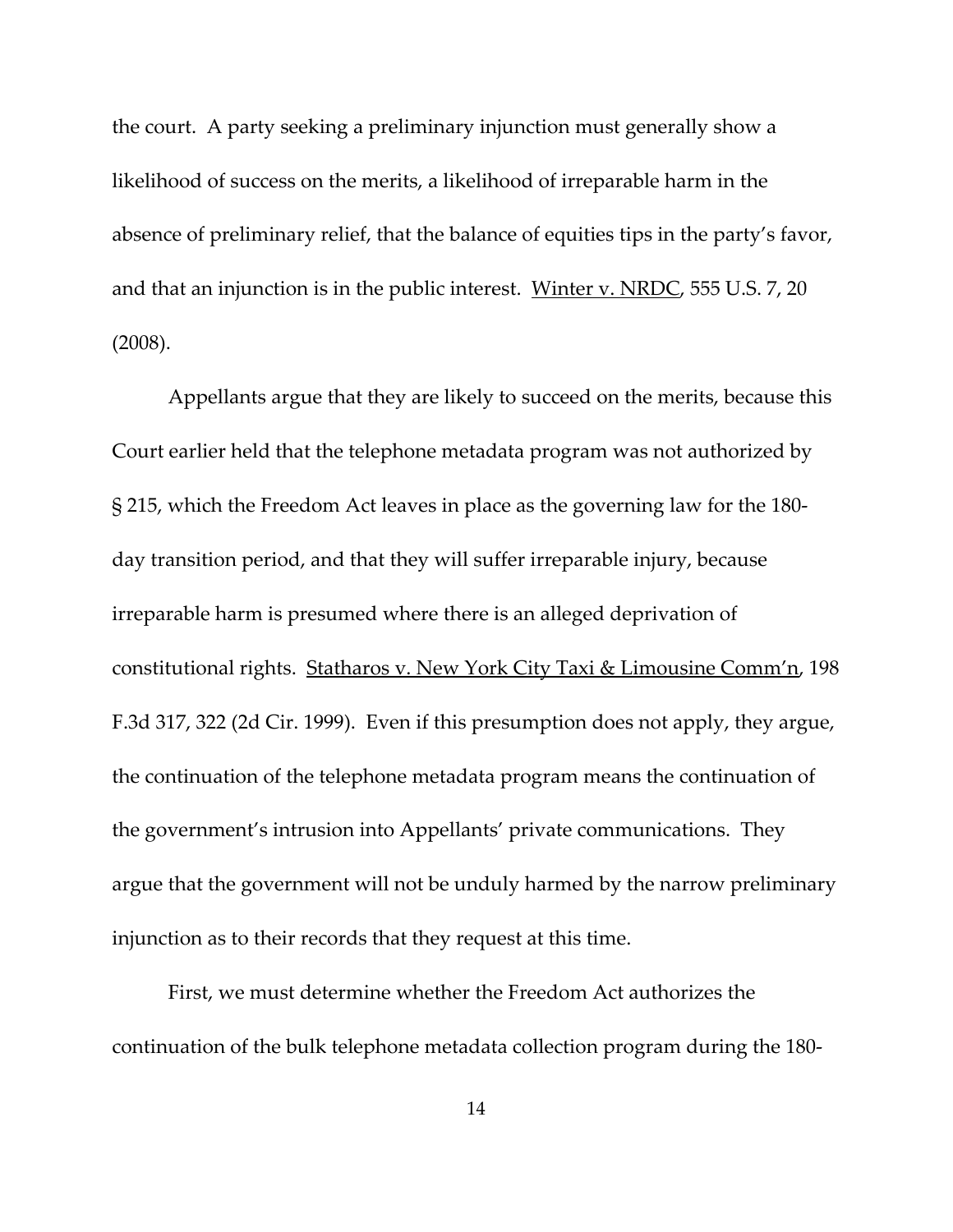day transition period. Appellants argue that the transition period cannot authorize the use of bulk collection, because we earlier found that the plain language of the statute did not authorize it, and Congress did not change the language for the duration of the 180‐day period. The government argues that, in context, the inclusion of a 180‐day delay can only mean that Congress intended to allow the telephone metadata program to continue during the transition period, in order to facilitate the orderly transition to the new, targeted surveillance regime.

Certainly it is true that if statutory language is plain, we must enforce it according to its terms. Hardt v. Reliance Standard Life Ins. Co., 560 U.S. 242, 251 (2010). However, "when deciding whether the language is plain, we must read the words in their context and with a view to their place in the overall statutory scheme." King v. Burwell, 135 S. Ct. 2480, 2489 (2015) (internal quotation marks omitted). We must also strive to avoid interpretations of a statute that would render any phrase or provision superfluous. TRW Inc. v. Andrews, 534 U.S. 19, 31 (2001).

Appellants note that we earlier held that a decision by Congress to authorize such surveillance must be "expressed in unmistakable language."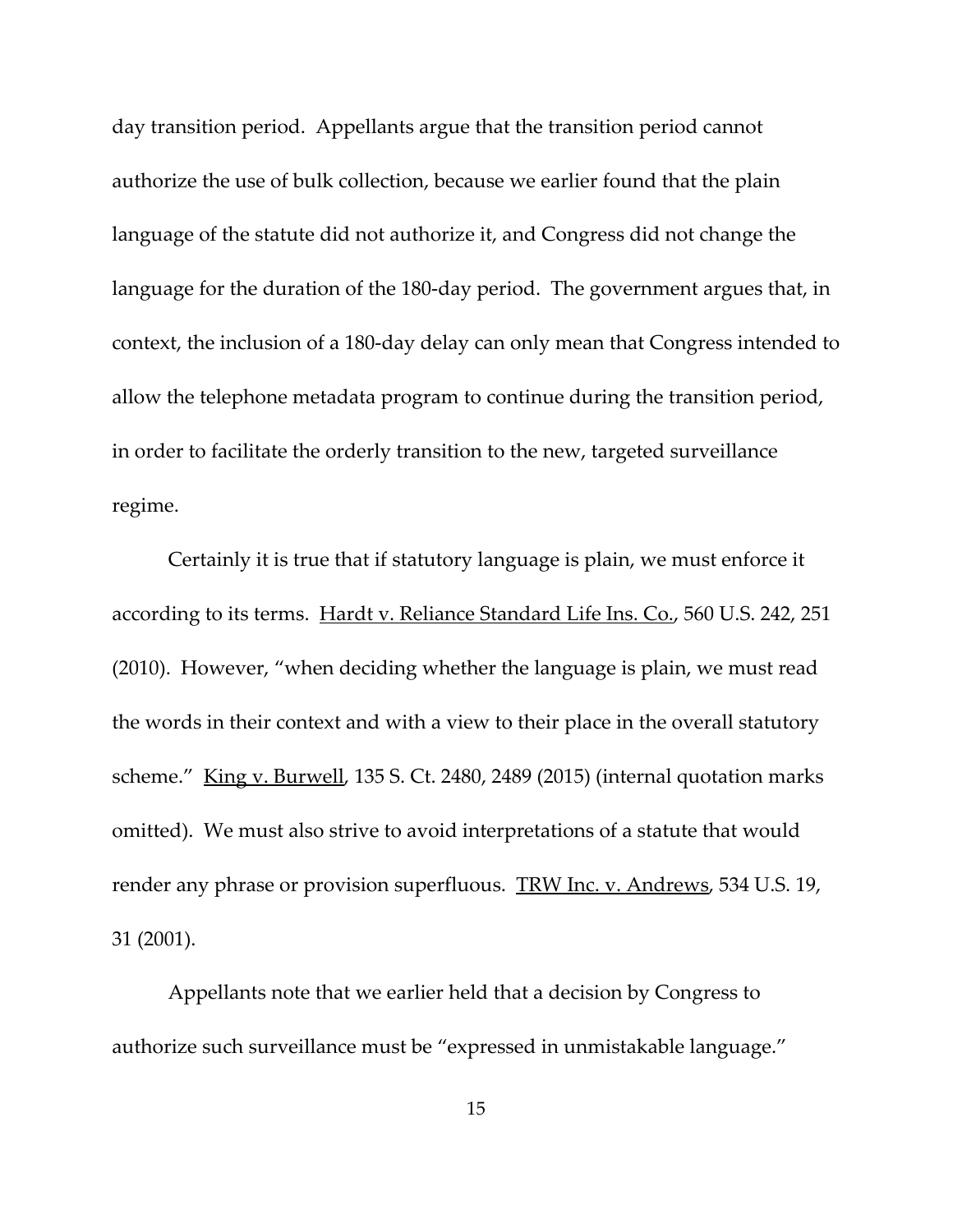Clapper, 785 F.3d at 818. They argue that because Congress left the language of the Act unchanged during the transition period, the surveillance must remain unauthorized. Because Congress was legislating, as the ACLU puts it, "in the shadow of this Court's May 7 opinion," it could only have meant, by delaying the effective date of §§ 101–103, to legislatively ratify our understanding of the statute as not authorizing bulk collection. Motion & Brief for Appellants at 10. While this line of reasoning has some surface appeal, we must disagree.

To argue that the plain language of the present statute is clear based on its previous form is spurious. Congress passed the Freedom Act in part to prohibit bulk telephone metadata collection, and in doing so endorsed our understanding of the key term "relevance." See H.R. Rep. No. 114-109, at 19. Contrary to Appellants' assertion, the language of the Act as a whole has *not* remained unchanged. The statute has been amended in several important respects, including to prohibit bulk telephone metadata collection, with a provision delaying that effective date by 180 days. That is far from a mere reenactment that fails to give a clear indication that Congress made an affirmative decision regarding its intention.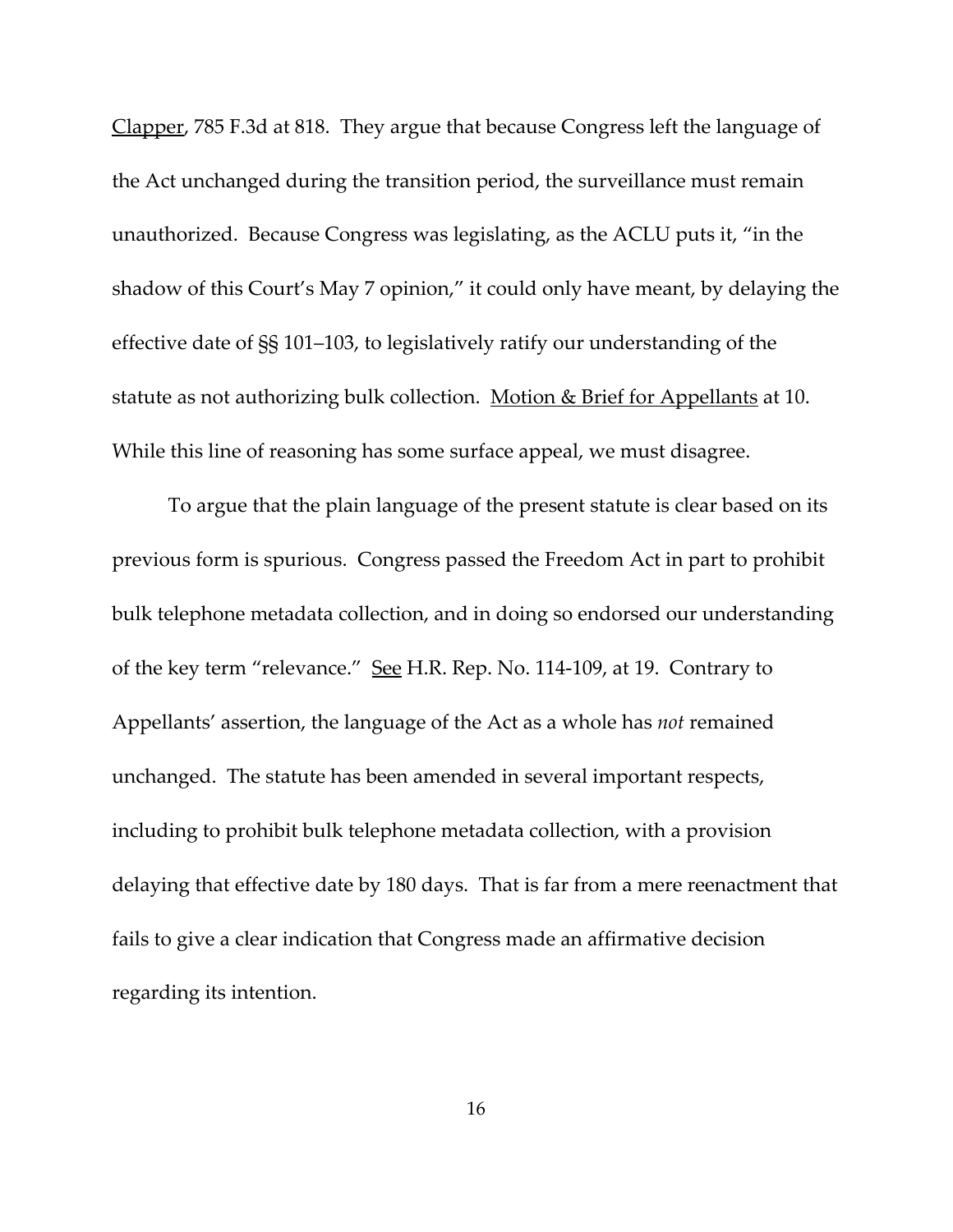In the same passage of our prior opinion noting the requirement of "unmistakable language," we further noted that we would expect a decision by Congress whether to authorize a program such as the bulk telephone metadata collection to be "preceded by substantial debate." Clapper, 785 F.3d at 818. That debate has now unquestionably occurred. Unlike previous extensions of the Patriot Act, the Freedom Act was the result of more than two years of discussion and debate by Congress over the proper scope of bulk data collection under § 215. While the present Congress cannot tell us what the Congress that passed the Patriot Act intended to authorize, its intent in passing the Freedom Act is clear. The 180‐day transition period represents Congress's considered judgment that there should be time for an orderly transition from the existing program to the new, targeted surveillance program. That orderly transition requires that the government retain the tools it has been using to investigate threats of foreign terrorism until new tools may be put in place. We agree with the government that Congress reached a compromise, supported by the President: to end the telephone metadata program, but to allow for a 180‐day transition period. The intention of the democratically elected branches of government is thus clear.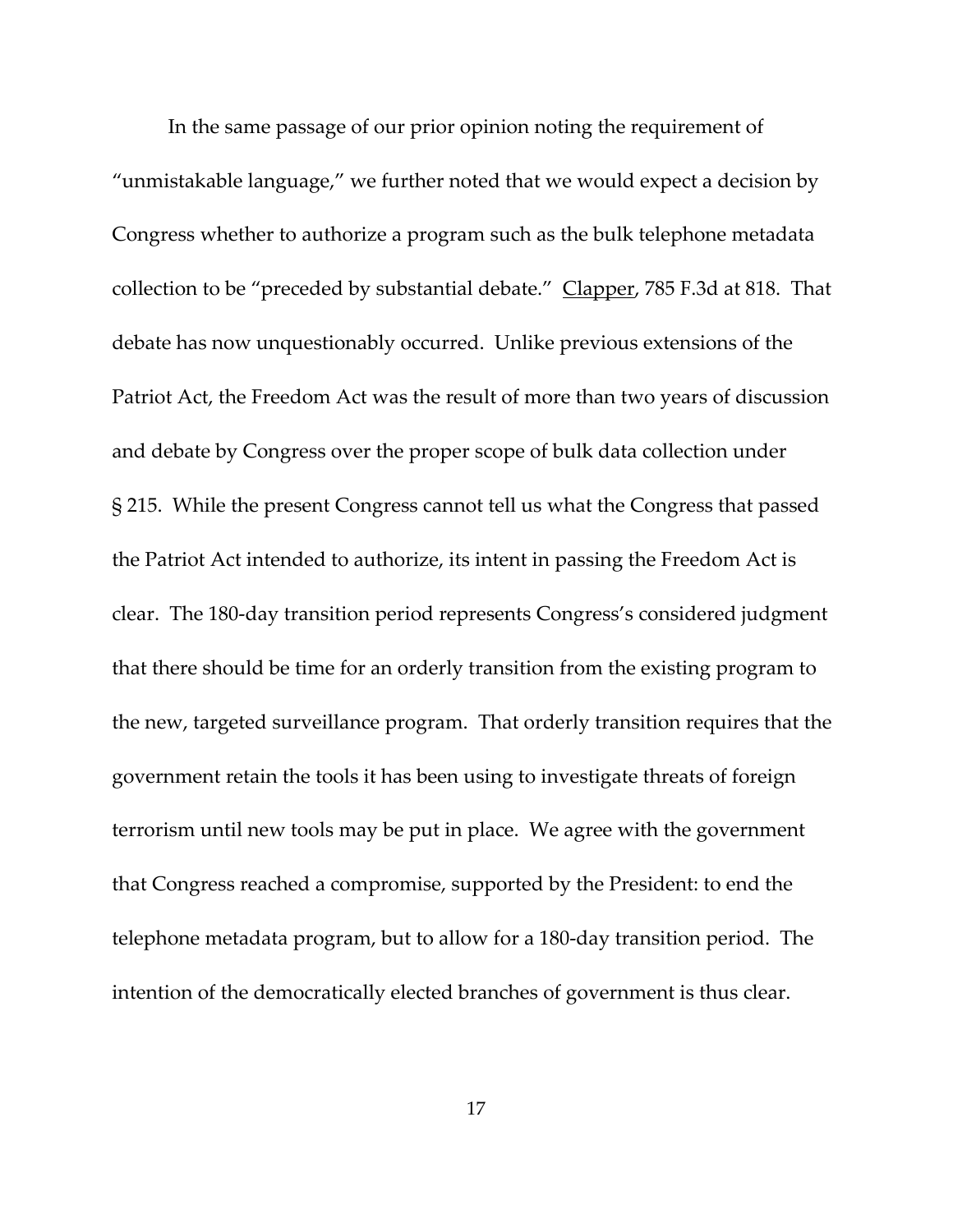Looking to the legislative history, which is informative though not decisive, the discussions regarding the 180‐day transition period lend credence to this compromise. First, Congress had before it the government's representations that the NSA's transition to the new model of targeted production would require time to be "fully operational." 161 Cong. Rec. S3275 (daily ed. May 22, 2015) (statement of Sen. Leahy) (quoting letter from National Security Agency Director). Second, there was explicit debate in Congress as to the exact length of the transition period. Some members of Congress desired a longer transition period to "make sure the technology is in place for this program to continue." See 161 Cong. Rec. S3391 (daily ed. June 1, 2015) (statement of Sen. Burr). Other members preferred to keep the transition period to 180 days, and explicitly rejected proposals to "include a provision to keep the bulk collection program in place for more than two years" because the "NSA Director stated . . . that the NSA only needs 180 days to transition to the new targeted program." 161 Cong. Rec. S3275 (daily ed. May 22, 2015) (statement of Sen. Leahy). A "shared premise" of Congress in debating the length of the transition period, the government argues, was that the bulk collection would continue during the transition period. Brief for Appellees at 9.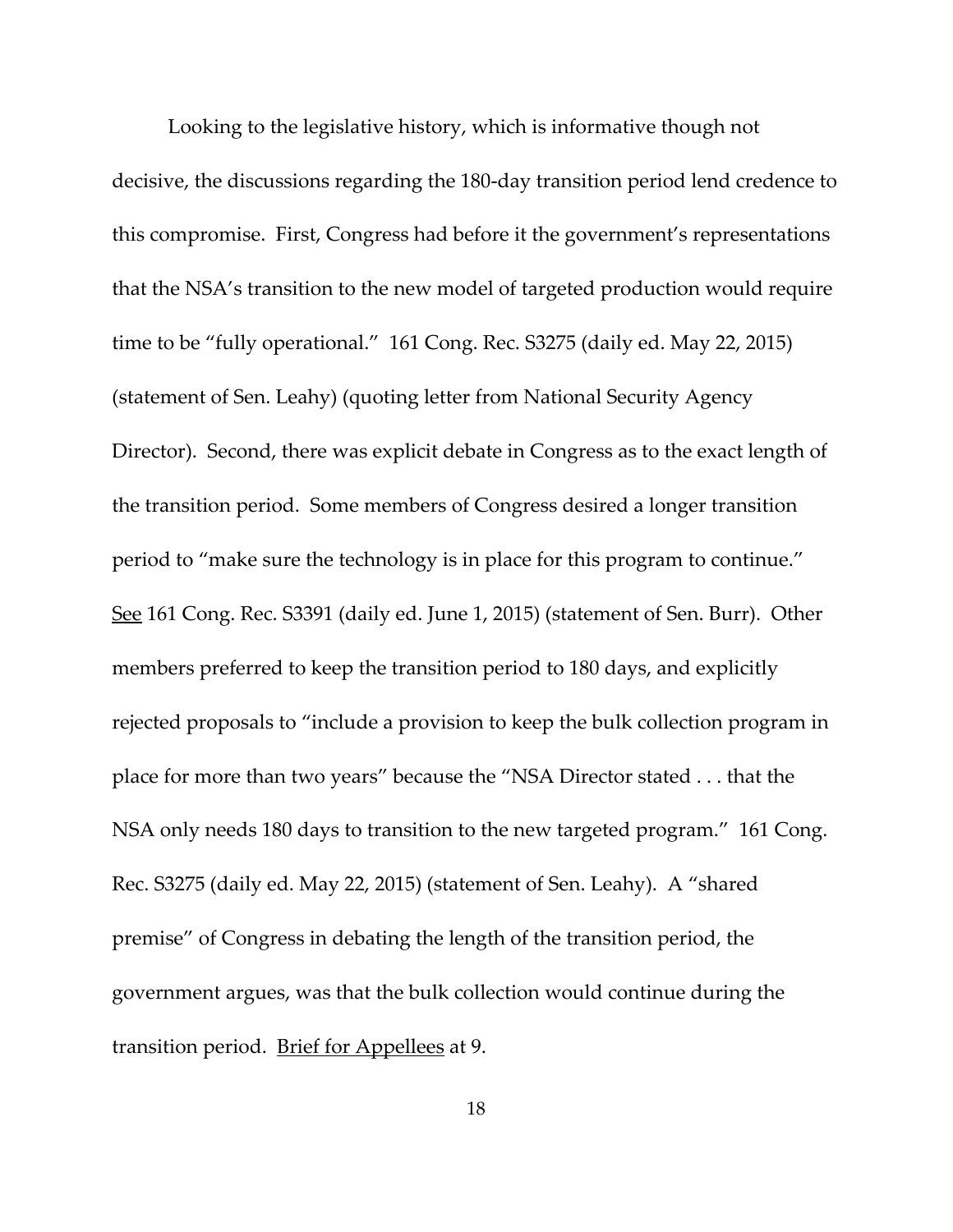Appellants point to no evidence in the legislative history to support the contrary proposition that Congress intended to ban bulk telephone metadata collection immediately, despite including explicit language in the statute delaying the effect of its prohibition of the prior program for 180 days. Appellants argue weakly that the clarification of "relevance" is meant to end the telephone metadata program immediately. The committee report on the Freedom Act states that "Congress' decision to leave in place the 'relevance' standard for Section 501 orders should not be construed as Congress' intent to ratify the FISA Court's interpretation of that term." H. R. Rep. No. 114‐109, at 18‐ 19. To explain the later effective date of §§ 101–103 provided by § 109, Appellants argue that it is "best understood as Congress's effort to ensure that bulk collection would end no matter how courts ultimately understood the concept of 'relevance.'" Reply Brief for Appellants at 6. However, there is not one iota of evidence that this complicated rationale was the reason for the later effective date, nor have Appellants pointed us to any evidence to demonstrate that any member of Congress intended or believed that bulk collection would end the day the bill was passed. $^2$  Further, the "relevance" language remains in <sup>2</sup> While not specifically treated as a canon of statutory interpretation, Occam's razor is apropos here. See, e.g., Oxford English Dictionary (3d Ed. 2004)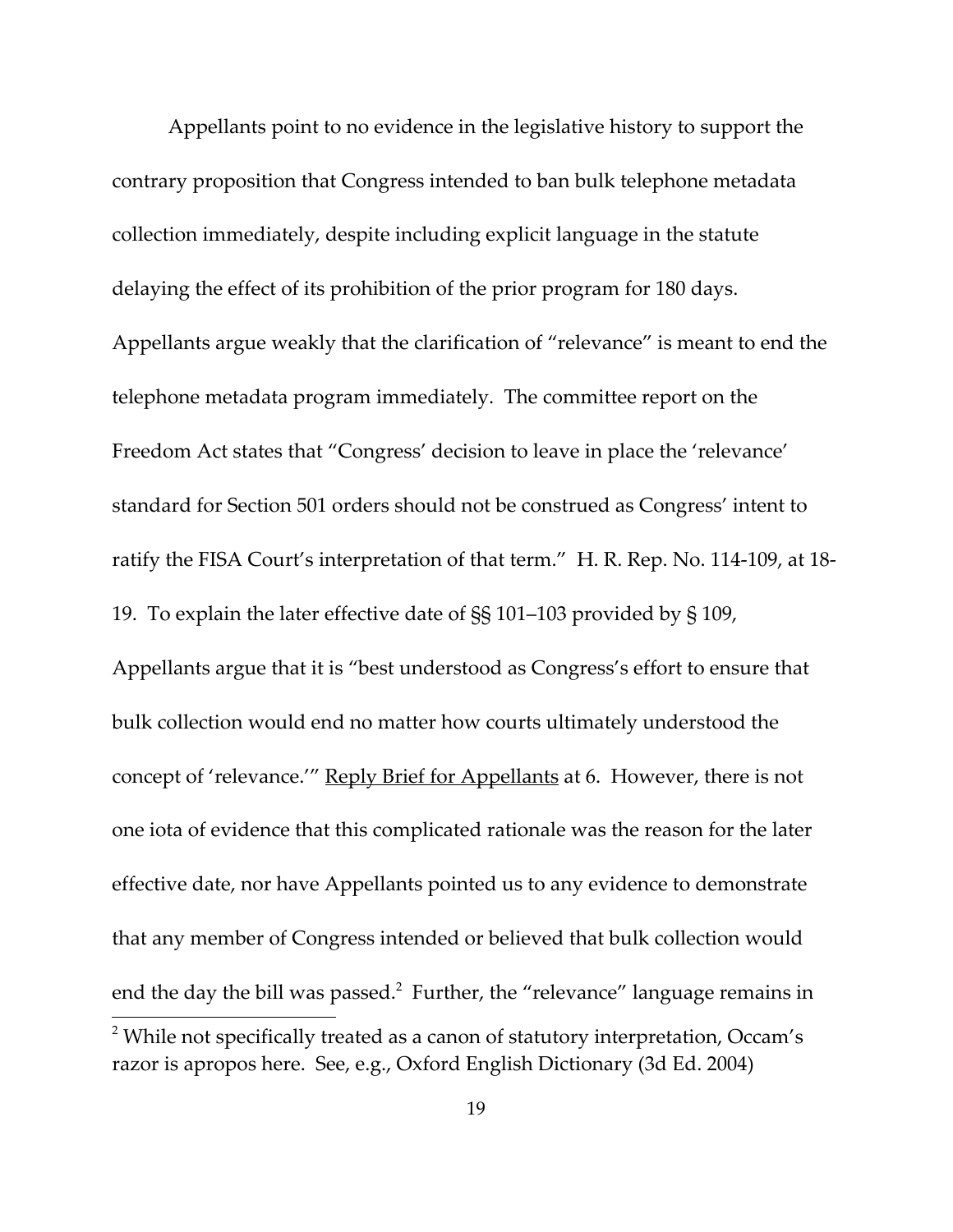the statute as amended after the 180‐day transition period, and thus we agree with the government that the clarification of the relevance standard, like the other amendments to the telephone metadata program, is meant to apply to the statute after the 180‐day transition period.

Most convincingly, the government argues that the language of FISA, as amended by the Freedom Act, demonstrates that Congress intended for the telephone metadata program to continue during the transition period. That Congress did not change the language of § 215 must be viewed in the context of the larger changes to the statute. See King v. Burwell, 135 S. Ct. at 2489. The Freedom Act made many amendments to FISA, including banning other types of bulk collection, such as that for pen registers and trap and trace orders, $3$  but enacted no such transition provision as that in § 109 to delay the effect of other bans on bulk collections. It makes no sense to conclude that Congress, while providing for the immediate effect of other amendments, also intended for bulk

<sup>(</sup>defining Occam's razor as "[t]he principle . . . that in explaining anything, no more assumptions should be made than are necessary.").

 $3$  H.R. Rep. No. 114-109, at 21 ("[Section 201] prohibits the use of the pen register and trap and trace device authority for bulk collection by requiring each application under this section to include a specific selection term as the basis for the use of a pen register or trap and trace device.").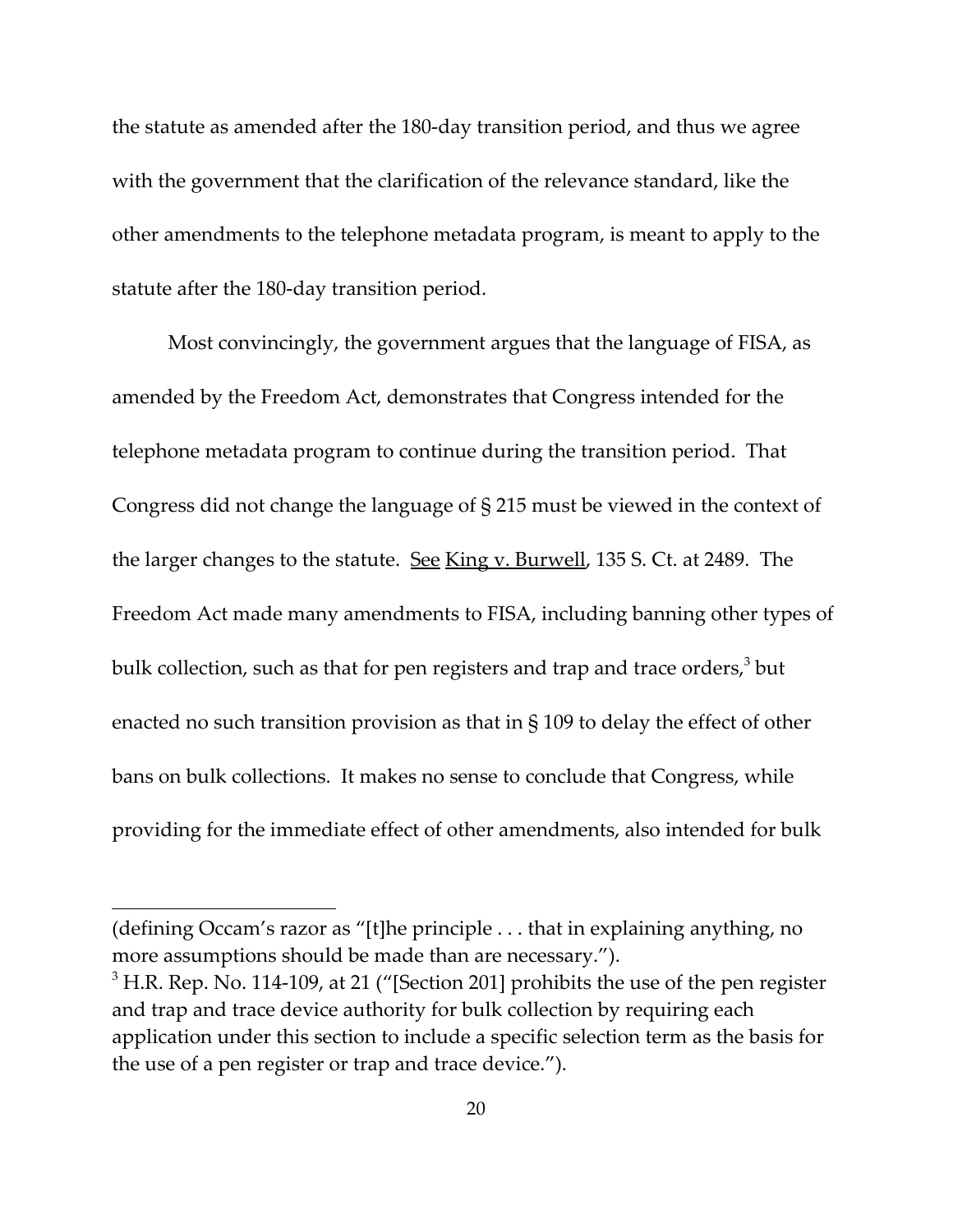telephone metadata collection to end immediately, by including language that those provisions not take effect for 180 days.

Finally, giving immediate effect to the ban on bulk telephone metadata collection would render the language of  $\S$  109 superfluous. See TRW, 534 U.S. at 31. Appellants' tenuous argument that the clarification of the relevance standard was meant to take effect in the meantime, with the final ban merely sealing the deal, is unconvincing. If Congress had intended to end bulk collection on June 2, it would have simply said so, or at least, as in the remainder of the Freedom Act, said nothing to the contrary. The language of § 215 as amended by the Freedom Act indicates that Congress intended the telephone metadata program to continue during the transition period.

Regardless of whether the bulk telephone metadata program was illegal prior to May, as we have held, and whether it would be illegal after November 29, as Congress has now explicitly provided, it is clear that Congress intended to authorize it during the transitionary period. Our interpretation of § 215 as amended by the Freedom Act leads us to conclude that, at this point, Appellants have not shown a likelihood of success on the merits. <u>See Winter</u>, 555 U.S. at 20. We therefore reject Appellants' argument that the government should be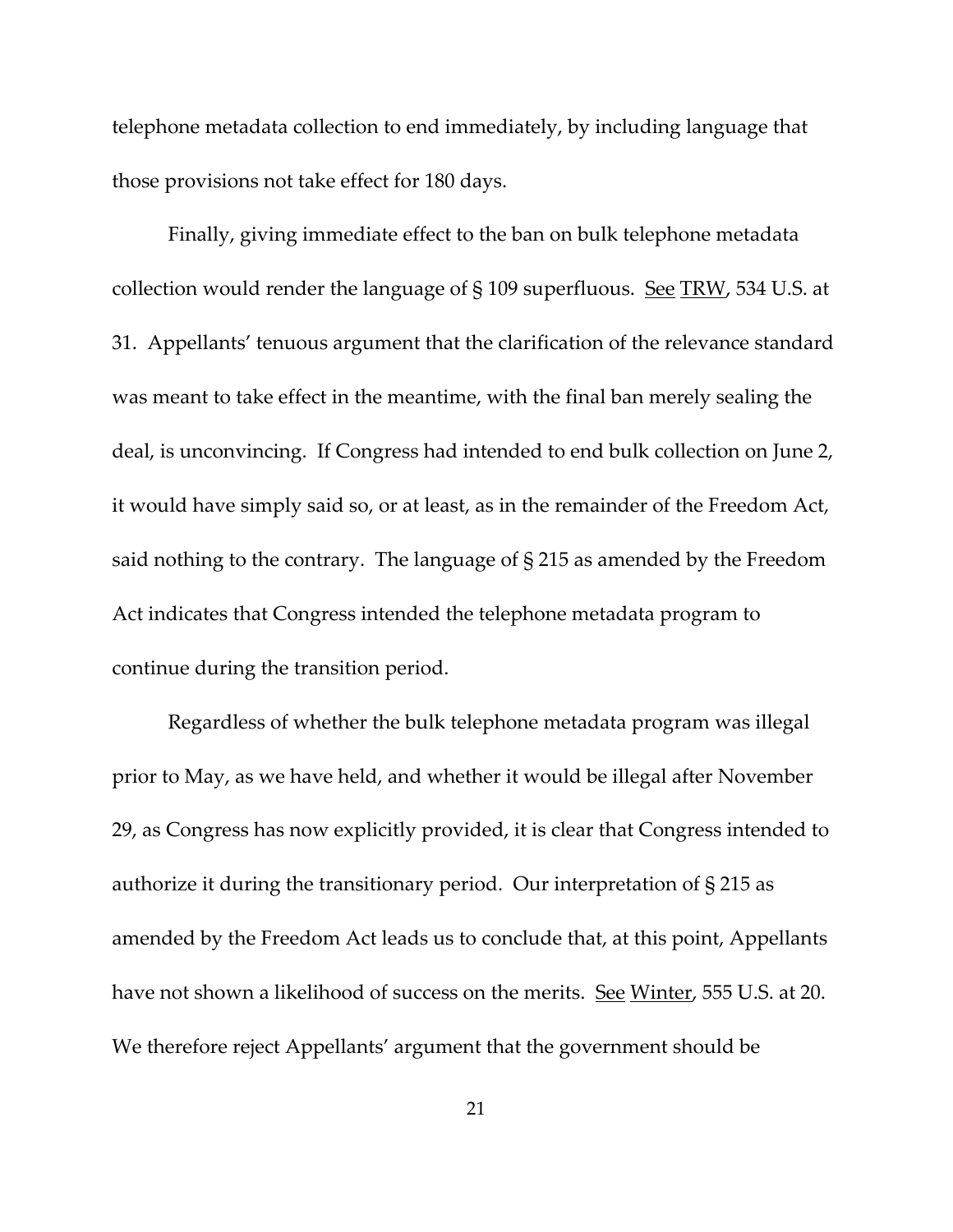enjoined on the ground that the bulk telephone metadata program continues to be unauthorized by statute.

## **III. Constitutional Issues**

Appellants argue that if we decide, as we now have, that Congress allowed the telephone metadata program to continue during the 180‐day transition period, we must reach the "vexing" constitutional issues we earlier avoided: whether § 215 violates Appellants' rights under the Fourth and First Amendments to the Constitution. The question posed by Appellants invokes one of the most difficult issues of modern jurisprudence: whether modern technology changes traditional and reasonable expectations of privacy. The Fourth Amendment issue raised here, as we noted earlier, is a "dispute [that] touches an issue on which the Supreme Court's jurisprudence is in some turmoil."<sup>4</sup> Clapper, 785 F.3d at 821. Whatever we might ultimately conclude about the Constitution's

<sup>&</sup>lt;sup>4</sup> Appellants contend that the seizure of their telephone records violates their reasonable expectation of privacy. Katz v. United States, 389 U.S. 347 (1967). The government invokes the third-party doctrine of <u>Smith v. Maryland</u>, 442 U.S. 735, 743–44, to assert that Appellants have no privacy rights in the records, because telephone metadata is voluntarily turned over to third‐party phone providers. While we noted earlier that "in today's technologically based world, it is virtually impossible for an ordinary citizen to avoid creating metadata about himself on a regular basis simply by conducting his ordinary affairs," Clapper, 785 F.3d at 794, we need not decide today the relationship between changing expectations of privacy and third‐party providers.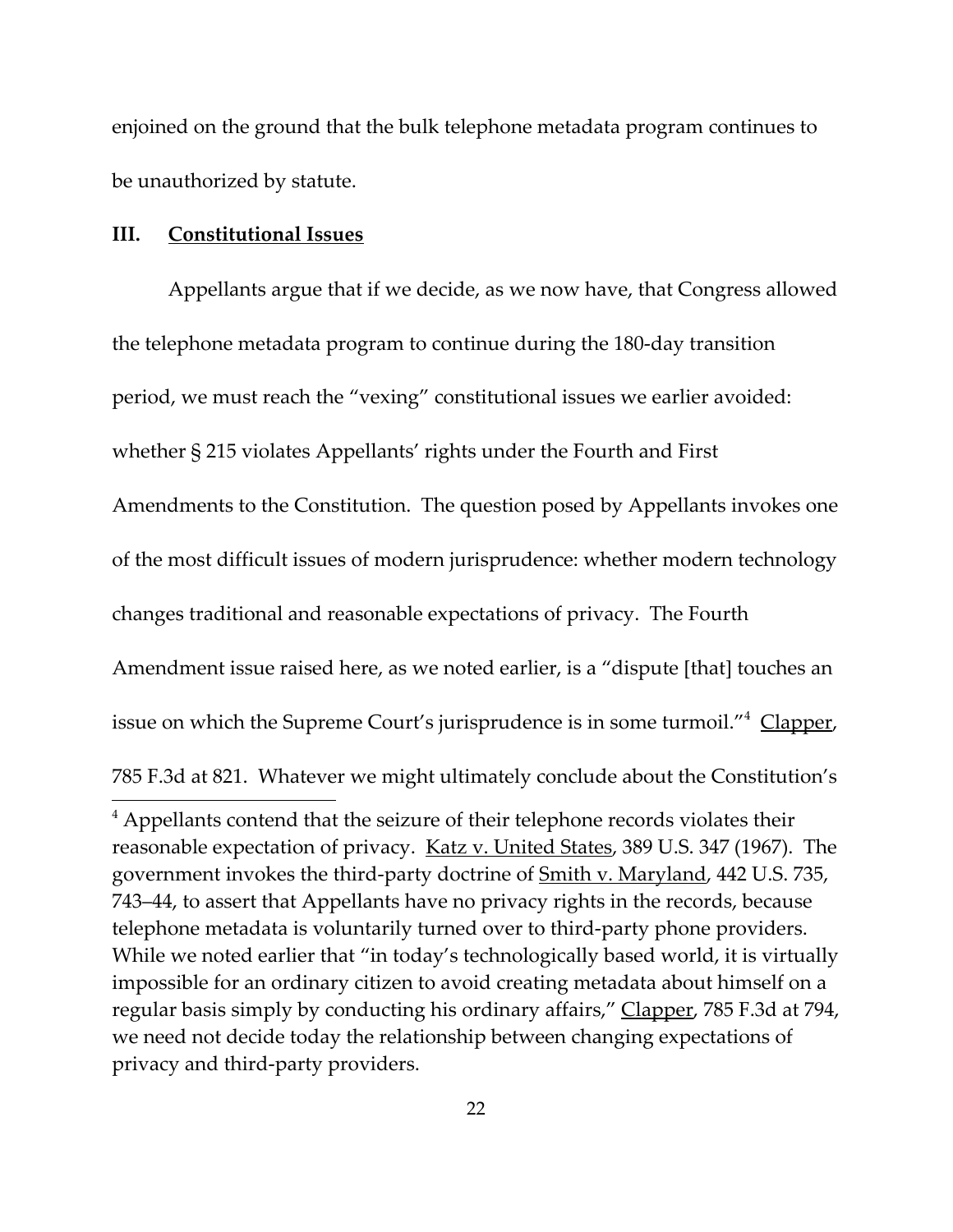demands in such a novel and contentious area, it is, at a minimum, difficult to conclude that Appellants are "likely to succeed" in arguing that new conditions require a reconsideration of the reach of a long‐established precedent.

The government urges us not to reach these issues, because we should respect the judgment of the democratically elected branches of government to dismantle the program in a way that heeds national security concerns. We agree with the government that we ought not meddle with Congress's considered decision regarding the transition away from bulk telephone metadata collection, and also find that addressing these issues at this time would not be a prudent use of judicial authority. We need not, and should not, decide such momentous constitutional issues based on a request for such narrow and temporary relief.<sup>5</sup> To do so would take more time than the brief transition period remaining for the telephone metadata program, at which point, any ruling on the constitutionality of the demised program would be fruitless.

Appellants reanimate their earlier arguments without heed to the drastically different context in which they now arise. The question is not whether

<sup>&</sup>lt;sup>5</sup> The Supreme Court declined to resolve a similar question in United States v. Jones, 132 S. Ct. 945, 951–53 (2012), deciding the issue presented on a technical trespass theory rather than deciding whether the use of modern technology required a change in existing doctrine regarding expectations of privacy.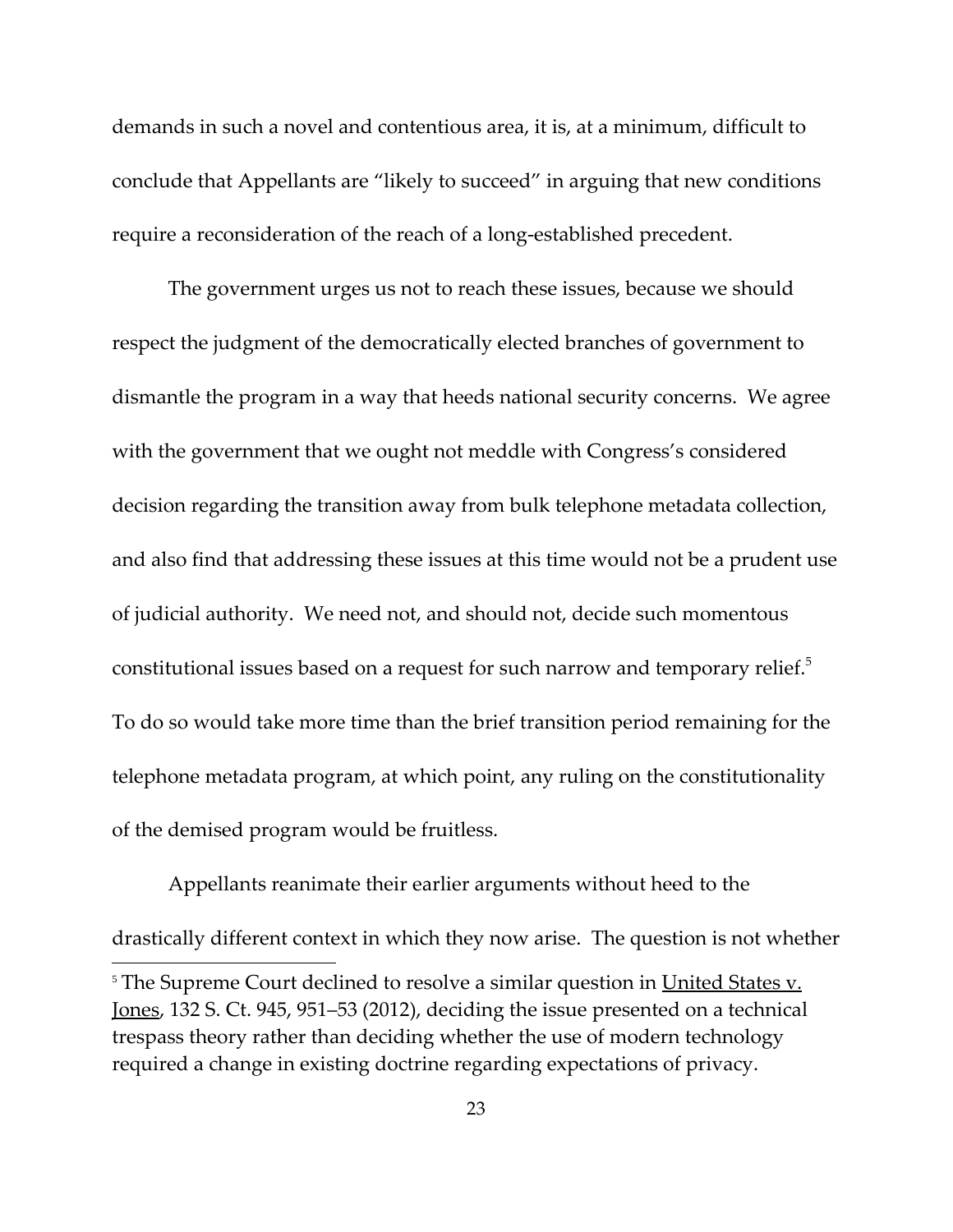Congress may constitutionally authorize this type of bulk data collection indefinitely, but whether Congress may, in dismantling a program of this type, authorize a transitional period with a clear end point. Allowing the program to remain in place for the short period that remains at issue is the prudent course. Such a transitional period would likely have been appropriate even had we held § 215 unconstitutional in our earlier decision in the instant matter. $6$ 

Congress has decided, after nearly two years of debate, that this type of data collection shall not be authorized in the future. An abrupt end to the program would be contrary to the public interest in effective surveillance of terrorist threats, and Congress thus provided a 180‐day transition period. Under the circumstances, we will defer to that reasonable decision.

# **CONCLUSION**

Congress reacted to growing privacy concerns by passing the Freedom Act and ending the bulk telephone metadata collection program, and transitioning to a new targeted surveillance program aimed at protecting the United States from foreign terrorism. What if any legal challenges arise from the new system have

<sup>6</sup> Indeed, Appellants themselves did not seek relief until nearly one third of the period had elapsed, and only after we had raised the question of mootness and solicited further briefing.